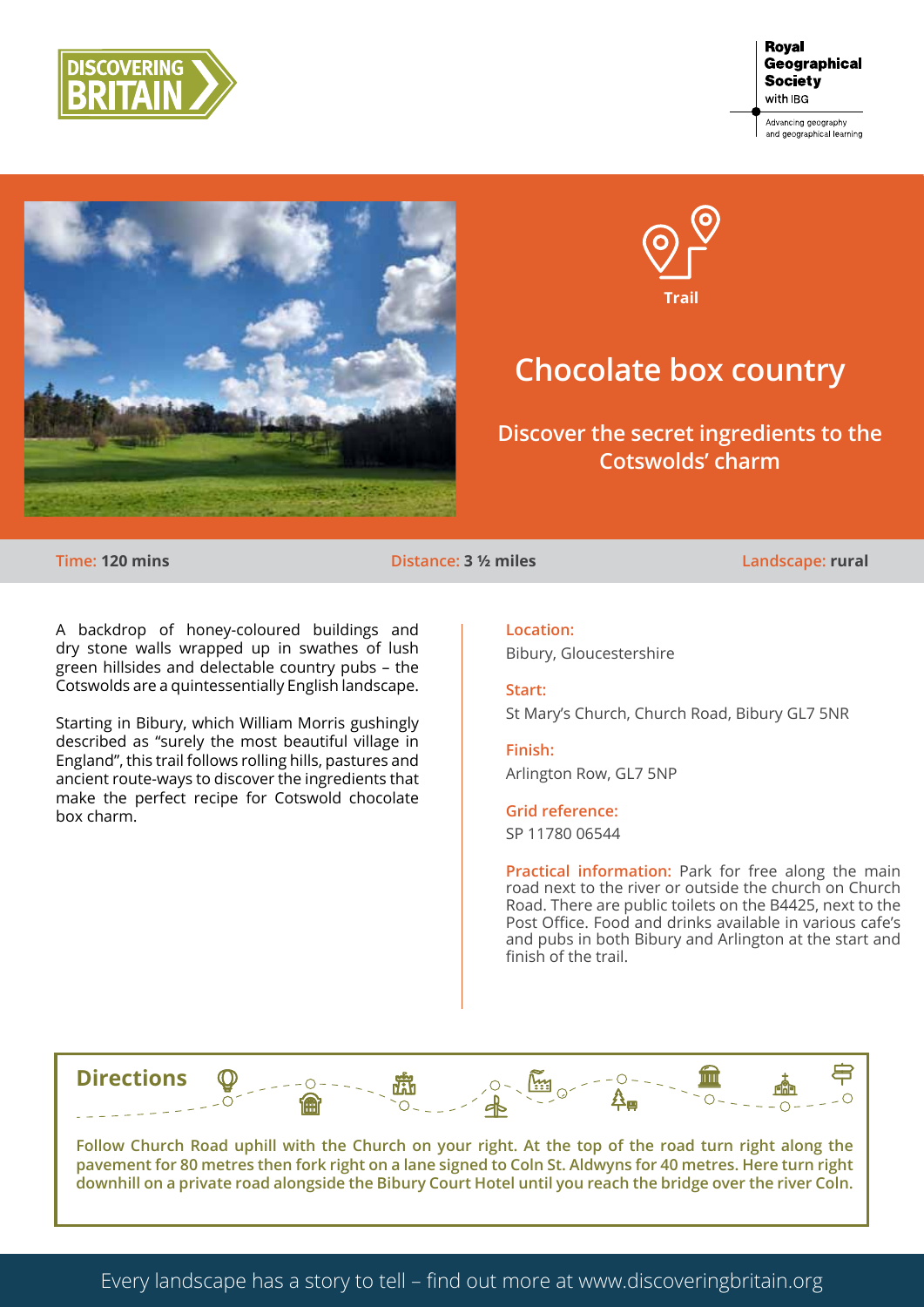## **Route and stopping points**



- **The millstones, Bibury**
- **Ash Copse**
- **Roman road**
- **Dry stone walls**
- **Arlington Row**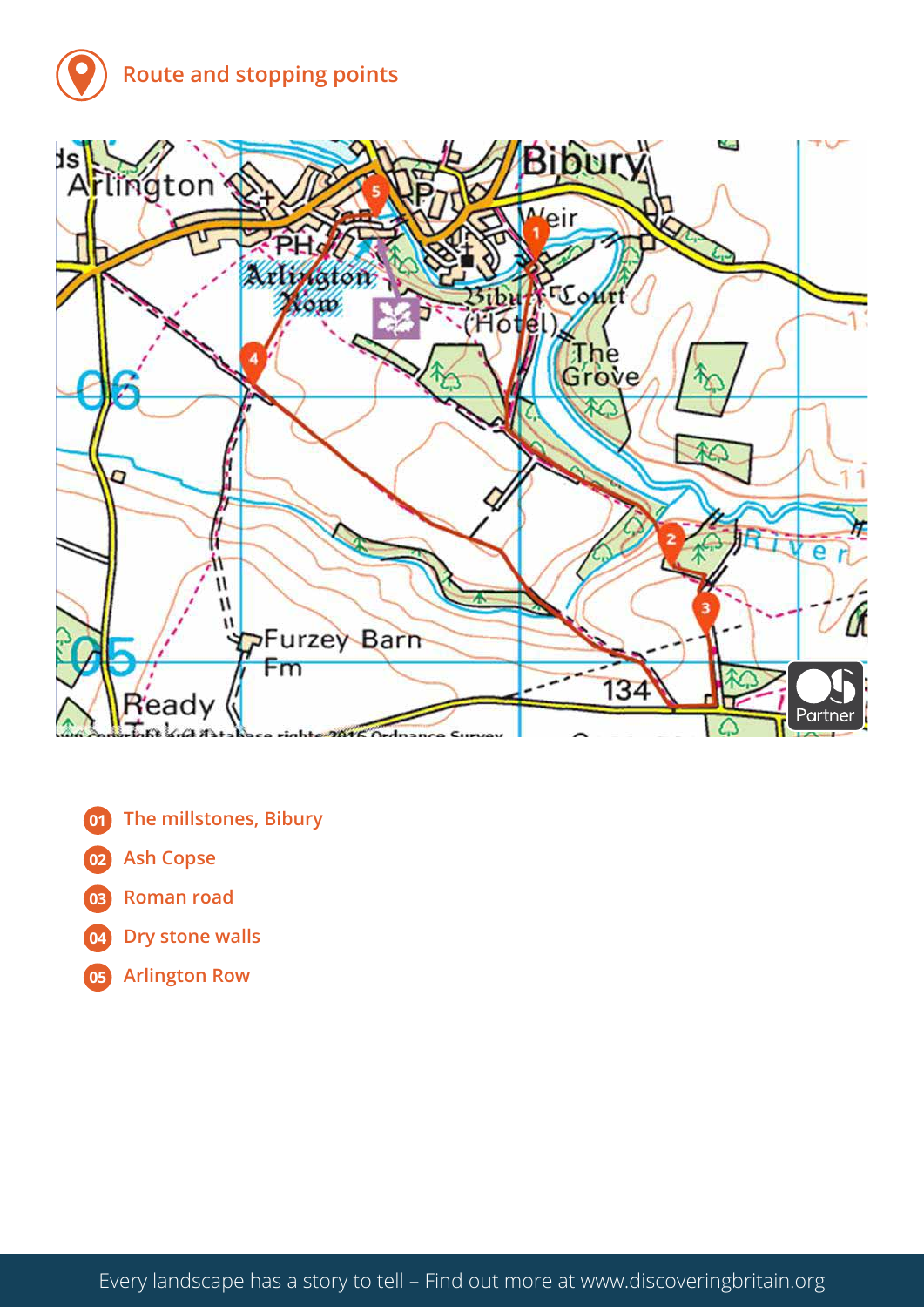#### **The millstones, Bibury 01**

Standing above the babbling brook of the River Coln, soak up the sounds of the river and the rustle of the trees that line its course. It is with this river that we begin our story of Cotswold life.

Many Cotswold towns and villages have grown up at bridging points across rivers, at spring heads or in the valleys around shallow wells. Starting 14 miles north just outside Cheltenham, this river travels all the way through Gloucestershire to join the River Thames further south in Lechlade.

We are standing on one of the crossing points, enabling early settlers to start building the settlement of Bibury. The village was recorded as Becheberie in the Domesday Book of 1086, so we know it's been here for close to 1,000 years in one form or another.

The river provided water, not only for drinking, cooking and cleaning, but also as a vital source of power.

Looking ahead over the bridge, you will see two large circular stones nestled below a rambling old building. These are millstones and are likely to have originally been used for milling corn. Perched above the river here you can hear its flow, hinting to the power it would have provided the mill for grining the ggrain between these hefty stones.

In turn, the villagers would have benefited from both daily sustenance and a tradeable product.

So not only do the Cotswolds' rivers and valleys shape the lie of the land, but also affect where its settlements have built up, shaping the lives of its people and culture.

### **Directions**

Bear right uphill past the old mill stones following the tarmac road past a big house on your left.After a wide gate take the track ahead, soon climbing into Oxhill Wood. At the top bear left for about 600 metres (muddy at times) and drop down to a gate and stone stile into a meadow. Now head uphill to go through a gate into Ash Copse.

#### **Ash Copse 02**

Catch your breath from the gentle climb and from beneath the branches of this woody haven you can start to appreciate the beautiful landscapes that have made the Cotswolds an Area of Outstanding Beauty (AONB). This means it is deemed an outstanding landscape whose distinctive character and natural beauty are so precious that it is in the nation's interest to safeguard them.

Think about the route you have walked so far – bright green pastures, babbling brooks, and now a quaint wood on top of a rolling hillside.

This helps explain how it got its name -"Cotswolds" comes from the word "cots" meaning stone sheep shelters and "wold" meaning rolling hills.

Although you may think of this as all one 'Cotswolds' landscape, the region actually has 19 distinct 'landscape character types'!

You have passed through one of these already. The village of Bibury is within what is called the High Wold – a gently rolling series of hills dissected by dry valleys.

It is here that we can see a further landscape type, and mix in another ingredient to our recipe for the Cotswolds – woodlands. They account for over 9% of the region and therefore form a striking feature on the landscape.

Although people's use of land across the Cotswolds' has changed over time, a lot of the semi-natural or man-made habitats these changes have created, like this tranquil copse, are now integral to supporting an exceptional diversity of animal and plant life.

As you leave, look at the hedgerows that surround your pathway.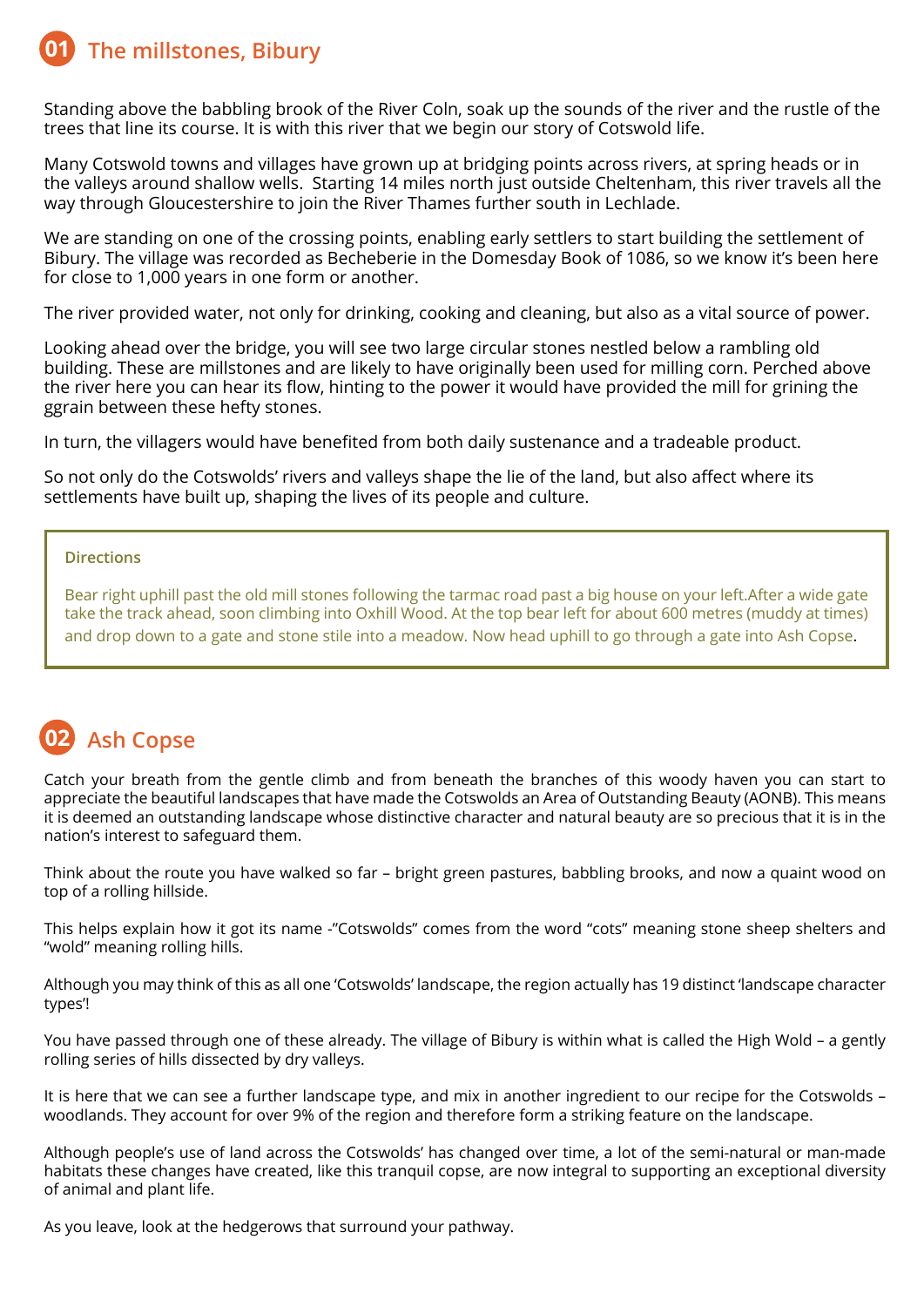These too provide invaluable safe-havens for biodiversity - insects, birds, bats, reptiles and amphibians use them as their homes and refuges. Farming practices across Britain over recent decades often meant swathes of hedgerows were removed to make way for larger fields and machinery in a process called extensive farming.

Although these practices are now changing, these leafy additions to the landscape still act as essential ' wildlife corridors', allowing species to move between habitats - a wildlife superhighway through the countryside!

#### **Directions**

Leaving the wood turn right onto a track between the high hedges. Stop after a few hundred metres where there's a gap in the fields on the left.

#### **The Roman road 03**

You may be wondering why we are stopped at a muddy track crossing through a field? What can there possibly be to see here?

For more than 6,000 years this grassy landscape has been occupied and shaped by people, and this track is no exception.

The Romans carved out a road right across the path you are now standing on – Akeman Street. It links London to Cirencester, connecting the Fosse Way and Ermin Way - two of the major Roman roads criss-crossing the ancient British landscape.

It might not look like much now, but in 100AD this muddy track would have been alive with horses, carts and traders moving between the major Roman cities of the time. It is estimated that the Romans constructed about 2,000 miles of paved roads throughout the country during their occupation between 43 and 410 AD, of which Akeman Street is a part.

You are standing on a piece of ancient history!

You will probably also have noticed sheep grazing on your walk so far.

For over 500 years, the Cotswolds have profited from the wool trade that developed in this region. The Middle Ages (the 10 centuries after the Roman's departed) saw the industry boom.

These roads, laid down centuries before, really came into their own paving the way for national and international trade, enabling the region to prosper. It is now one of the wealthiest regions in the UK, a desirable destination for wealthy city goers wishing to escape the bustle of urban life for rolling hills and countryside-chic.

Bringing their pocket money with them, they help to maintain the prosperity originally founded on the backs of sheep and their woolly coats.

#### **Directions**

Continue on the main track between hedges you have been following. At the road turn right past Coneygar Cottages. After 200 metres, turn right again on a footpath gently downhill.

After a gate at 200 metres walk across to your left to a mound that hides a small pond (it may be dry). Many years ago it was scooped out to provide water for the sheep grazing on the high pasture.

Follow the track straight ahead gently down and up for about 2km. Stop anywhere on this path where you notice the stone wall peeping out of the hedgerow to your left.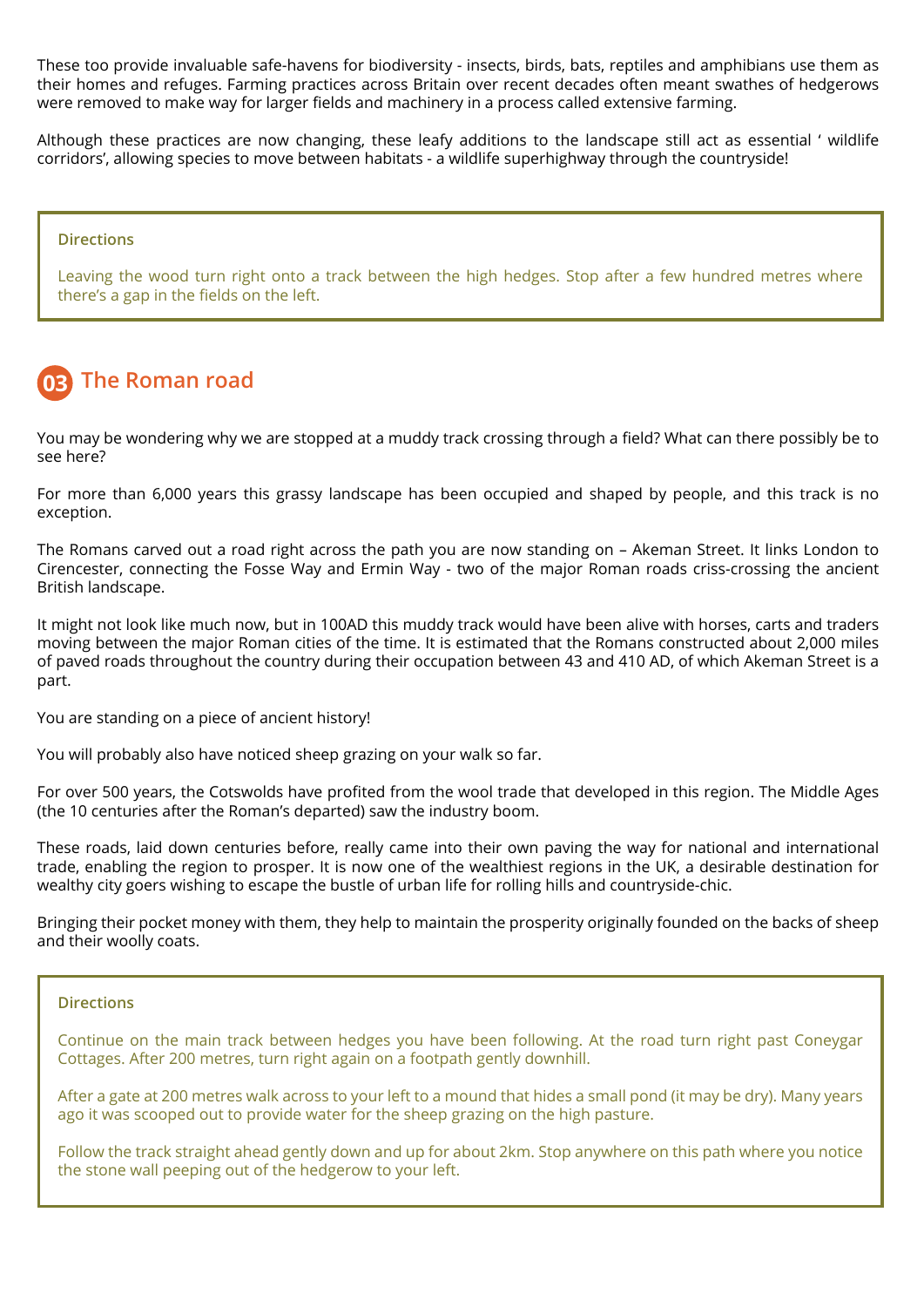

A quintessential ingredient of the Cotswolds' landscape must surely be the seemingly endless honey-coloured dry-stone walls.

Although not unique to this region alone, there are over 3,700 miles of them in the Cotswolds. That equals the length of the Great Wall of China!

Used throughout Britain for centuries, these walls give us a secret snapshot into the local history of each region if you know what to look for…

We have already discovered the importance of sheep in the Cotswolds. Most of the walls we can see today, probably including the section you are looking at now, date from the 18th or 19th centuries. At this time large areas of open countryside were divided up and enclosed for livestock. This made dry-stone walls very important for keeping sheep both in and out of each other's plots!

We have also walked through undulating hills and valleys. The rocks that lie beneath our feet and shape this beautiful terrain are part of the story of the walls we can see above ground.

These rocks are Jurassic limestone and were formed around 210 to 140 million years ago. More than a hundred million years later these rocks shifted as continents moved.

This in turn caused the Cotswolds rocks to tilt upwards and shape the rolling hills around us.

The abundance of local limestone made it easy to quarry. It became the building material of choice for setting out the boundaries between fields and pens.

Finally, the walls themselves often contain unusual features - holes for livestock to pass through (aptly called sheep creeps), stone steps, water troughs, archways and even shelters where beehives were kept!

Today, preserving the walls also supports animal and plant life. The uncultivated strips just next to the walls help them blend into their surroundings and provide invaluable habitats for thousands of insects and small mammals. Wait quietly and you may even be lucky enough to see birds such as tits or wrens or even tiny field mice making their way into nests within the wall cavities.

### **Directions**

Follow the stone wall until it ends.

Turn right on a grassy path and head for the gate ahead that leads between houses to a tiny triangular green (signposted from the grassy path as a national footpath with a yellow arrow on the gatepost).

Take the right fork downhill to reach Arlington Row - a row of terraced housing overlooking a meadow.

## **Arlington Row 05**

Emerging from the leafy undergrowth of the countryside we are now drawn towards the warm glow of Arlington Row – reputedly the most photographed houses in the Cotswolds.

The same stone you saw lining the fields at the last stop is transformed here into the walls of these 14th century cottages. The cosy honey colours and haphazard roofs create the perfect image of Cotswold living. It is not hard to see why in 1890 William Morris called it "the most beautiful village in England"!

It is worth remembering that it's the limestone rock that seamlessly knits the landscape together. Forming the hillsides, valleys and buildings it creates a strong sense of visual unity throughout the region.

Its colour varies subtly from silvery and creamy white, through shades of grey, to a golden ochre, depending on